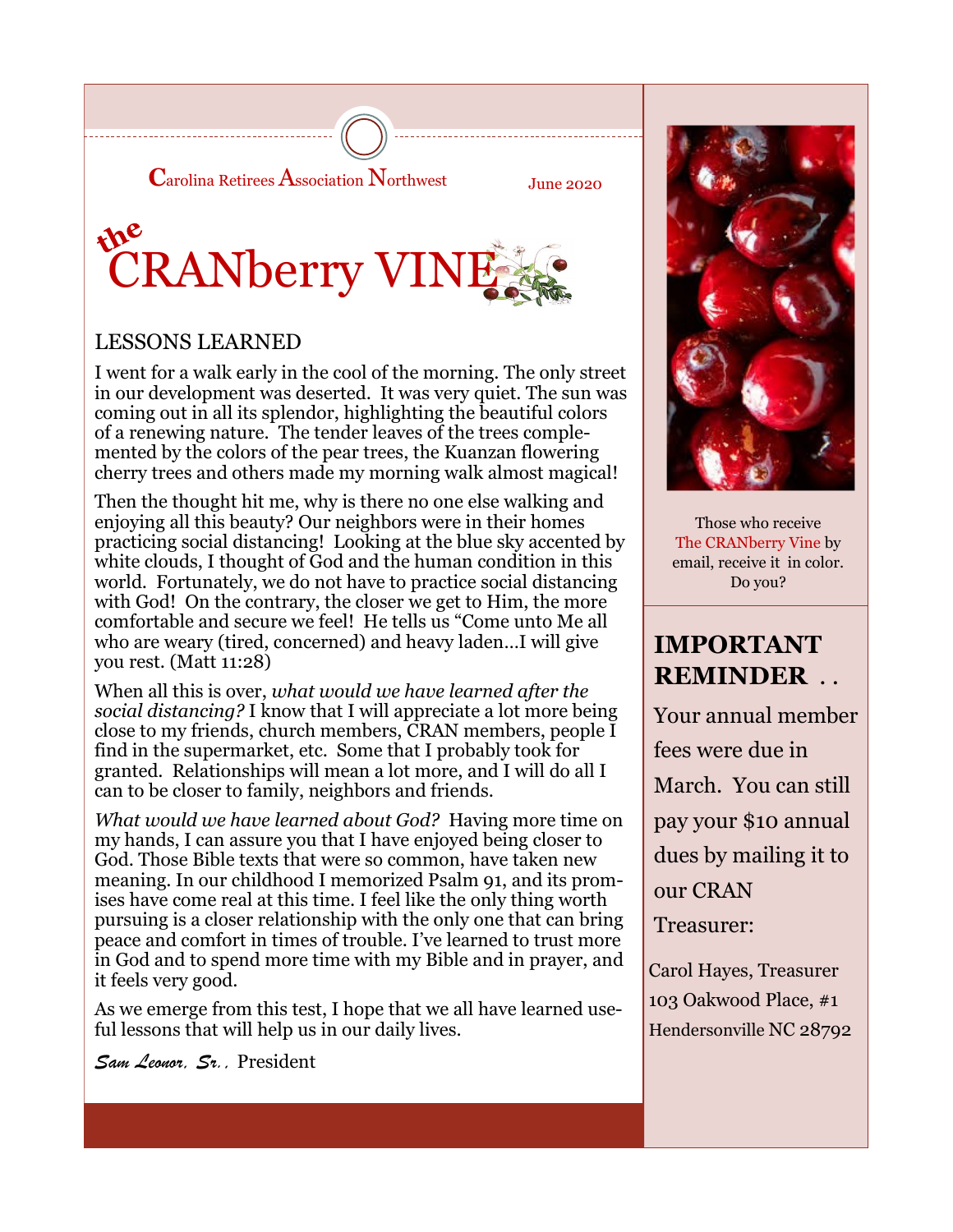

## **Congratulations**

to Richard and Nancy (Powell) Schell who married February 14, 2020. They live in the Fletcher Retirement villas and attend church at Hendersonville. Nancy is serving as CRAN Hosting Chair and we are happy to welcome Richard as a new CRAN member. We wish you God's blessings and much happiness as you enjoy many years together!

## **Roasted Brussels Sprouts**

*Serves 4*

1 lb Brussels sprouts, trimmed and cut in half

1 or 2 T olive oil

Salt and pepper

2 T honey or maple syrup

1/2 cup dried cranberries (Craisins)

1/2 cup sliced almonds

Preheat oven to 350. Put Brussels sprouts and oil in a large bowl. Season with salt and pepper and toss to coat.

Spread on rimmed baking sheet in a single layer, cut side down and roast until tender and edges are starting to brown, about 35 minutes.

Drizzle sprouts with honey or syrup and sprinkle evenly with cranberries and almonds. Bake about 5 minutes more. Serve.

## **Remembering** ....

Elder Ralph Workman passed away on May 2, 2020. He untiringly and effectively shared Jesus with many whether he was serving as a pastor, chaplain, church elder or Sabbath School teacher. He will be greatly missed.

## Six Little Stories with Lots of Meanings

- 1. Once all villagers decided to pray for rain. On the day of prayer, all the people gathered, but only one boy came with an umbrella. That is Faith.
- 2. When you throw babies in the air, they laugh because they know you will catch them. That is Trust.
- 3. Every night we go to bed and without any assurance of being alive the next morning, but still we set the alarm to wake up. That is Hope.
- 4. We plan big things for tomorrow in spite of zero knowledge of the future. That is Confidence.
- 5. We see the world suffering, but still, we get married and have children. That is Love.
- 6. On an old man's shirt was written a sentence, "I am not 80 years old; I am sweet 16 with 64 years of experience." That is Attitude.

Have a happy day and live your life like theses six stories.

Remember — Good friends are the rare jewels of life, difficult to find and impossible to replace!!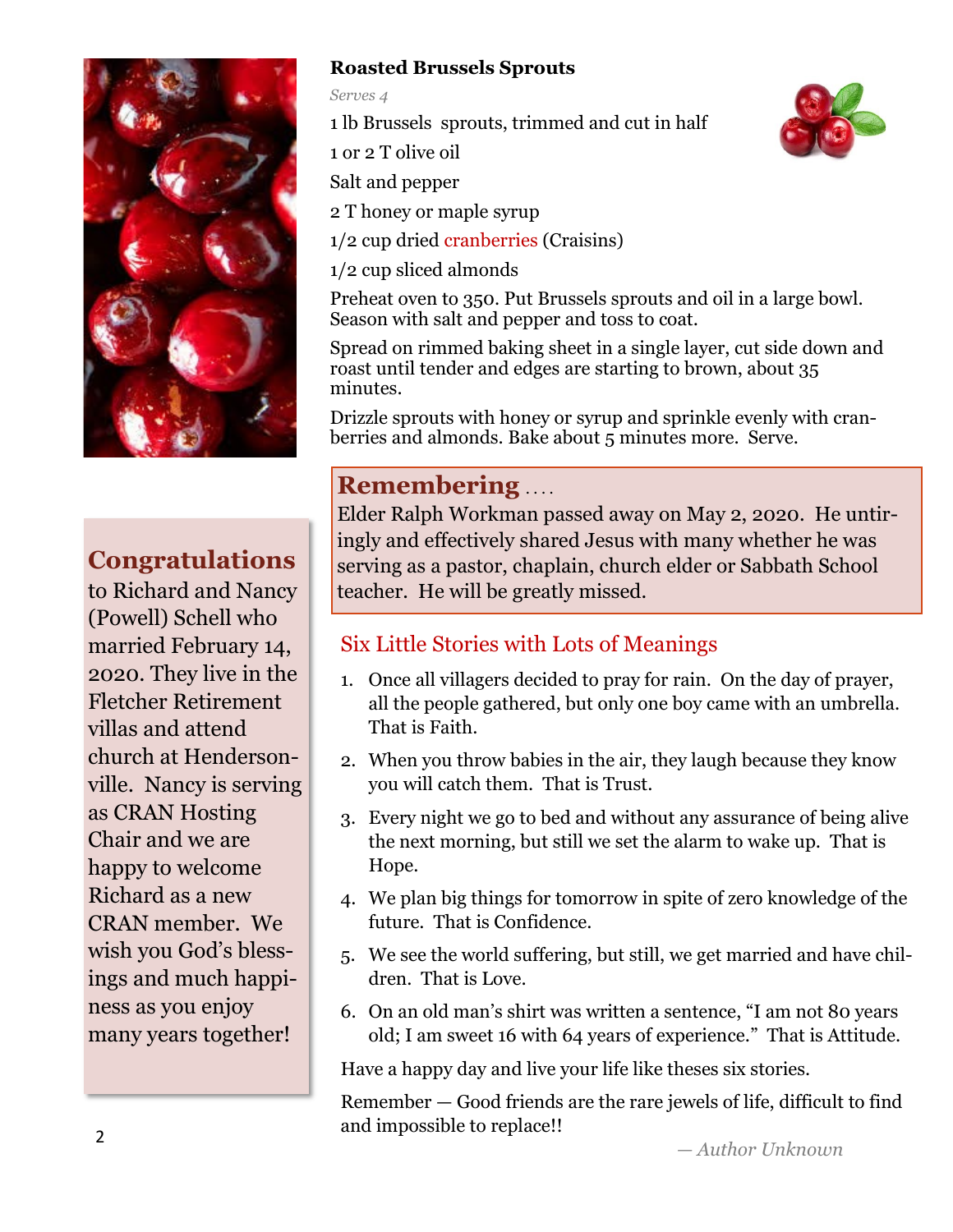# **WHAT 'S NEXT?**

#### **June 22 Lunch - CANCELED**

Under the current environment and especially with our age group being in the high risk population, the CRAN Board has canceled this event. If conditions improve to the point that we can be together safely with little or no risk, consideration will be given to doing something later this summer. Watch for further announcements!

**Fall Retreat** - September 21-24, 2020 At this time NOSOCA has canceled summer camp and will not commit to any Fall events. Therefore, the CRAN Board is making plans for an alternate event during this timeframe where we can assure everyone's safety. Stay tuned for more details!

**Christmas Banquet** - December 9 at Pisgah Academy

#### CRAN BOARD MEMBERS

Treasurer, Carol Hayes 828-595-3118 chayes1940@gmail.com Asst. Treasurer, Joy Thomas 240-310-5662 joyfulthomas@icloud.com Secretary, Ann Wilkinson 704-798-4192 annwilkn@yahoo.com Asst. Secretary, Ellen O'Connor 828-684-9356 ellensh44@aol.com Newsletter Editor, Peggy Peterson 828-845-5995 peggy.merle@yahoo.com Communications, Ron Quick 704-609-1919 ronaldquick@me.com Hosting Chairperson, Nancy Schell 828-551-5383 nancym220@hotmail.com Decorating Chairperson, Linda Miller 704-898-4694 mmggngr9@gmail.com Pictorial Directory Coordinator, Carol Johnson 919-418-6526 cnjhome1@gmail.com Candid Photographer, Bill Johnson 919-961-4969 beecre@gmail.com

President, Sam Leonor 321-356-1704 seleonor@gmail.com Vice-president, Merle Peterson 828-845-5988 merle693@yahoo.com

### You are invited to contribute . . .

This is your newsletter to enjoy reading and being a part of.

Whenever you come across something that is particularly inspirational to you, humorous or interesting, please think of your CRANberry Vine newsletter. It might be a short story, poem, recipe, significant news about a CRAN member or just a one-liner. Share it. If you liked it, the rest of us would probably like it also.

Your contributions can be sent to the editor by email or regular mail whichever is most convenient for you. These will be inserted as appropriate and as space permits.